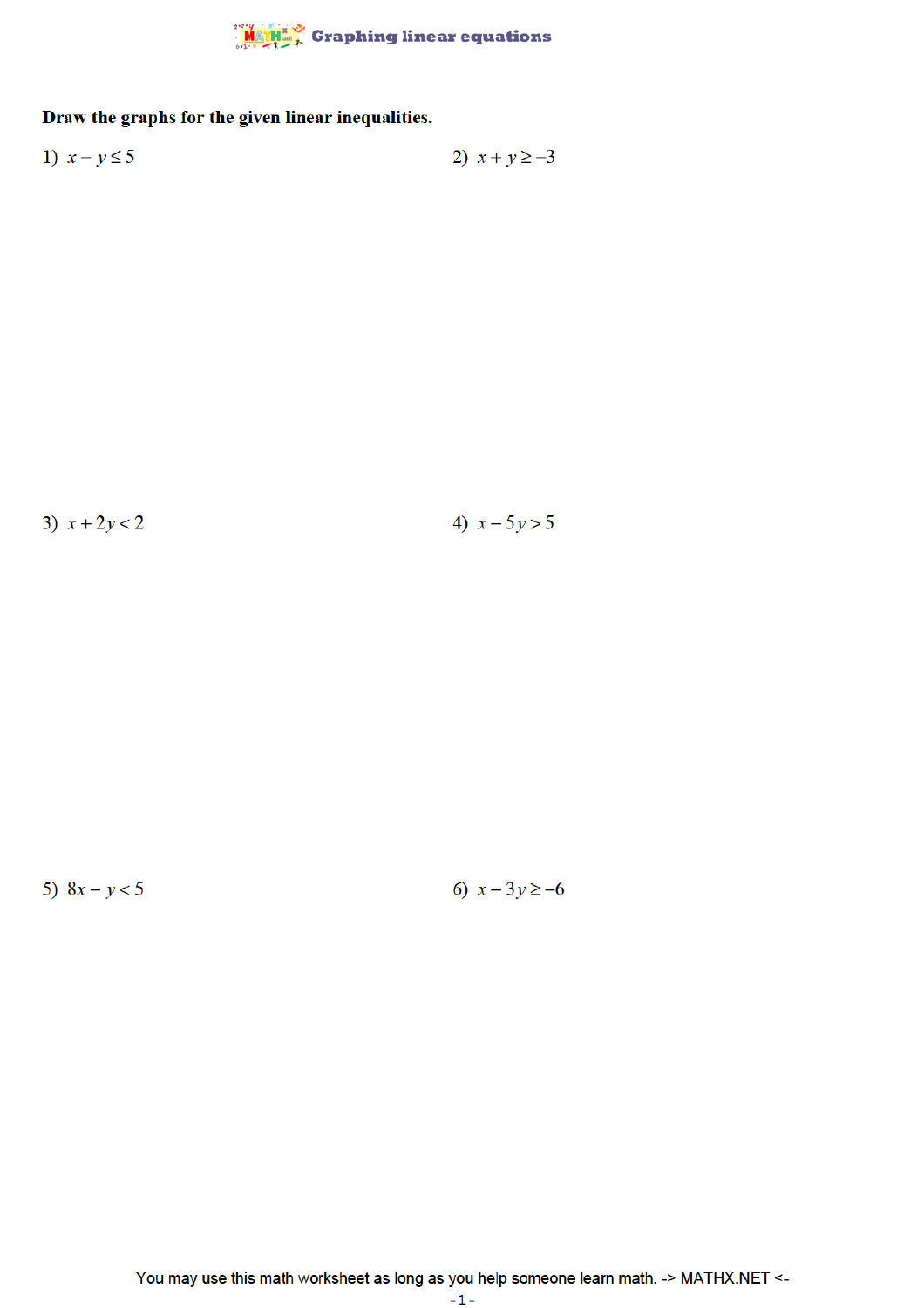9) 5*x* − 3*y* ≤ 3 10) *x* + *y* > 1

11)  $3x + y \le 4$  12)  $8x + 3y \ge -12$ 

You may use this math worksheet as long as you help someone learn math. -> MATHX.NET <-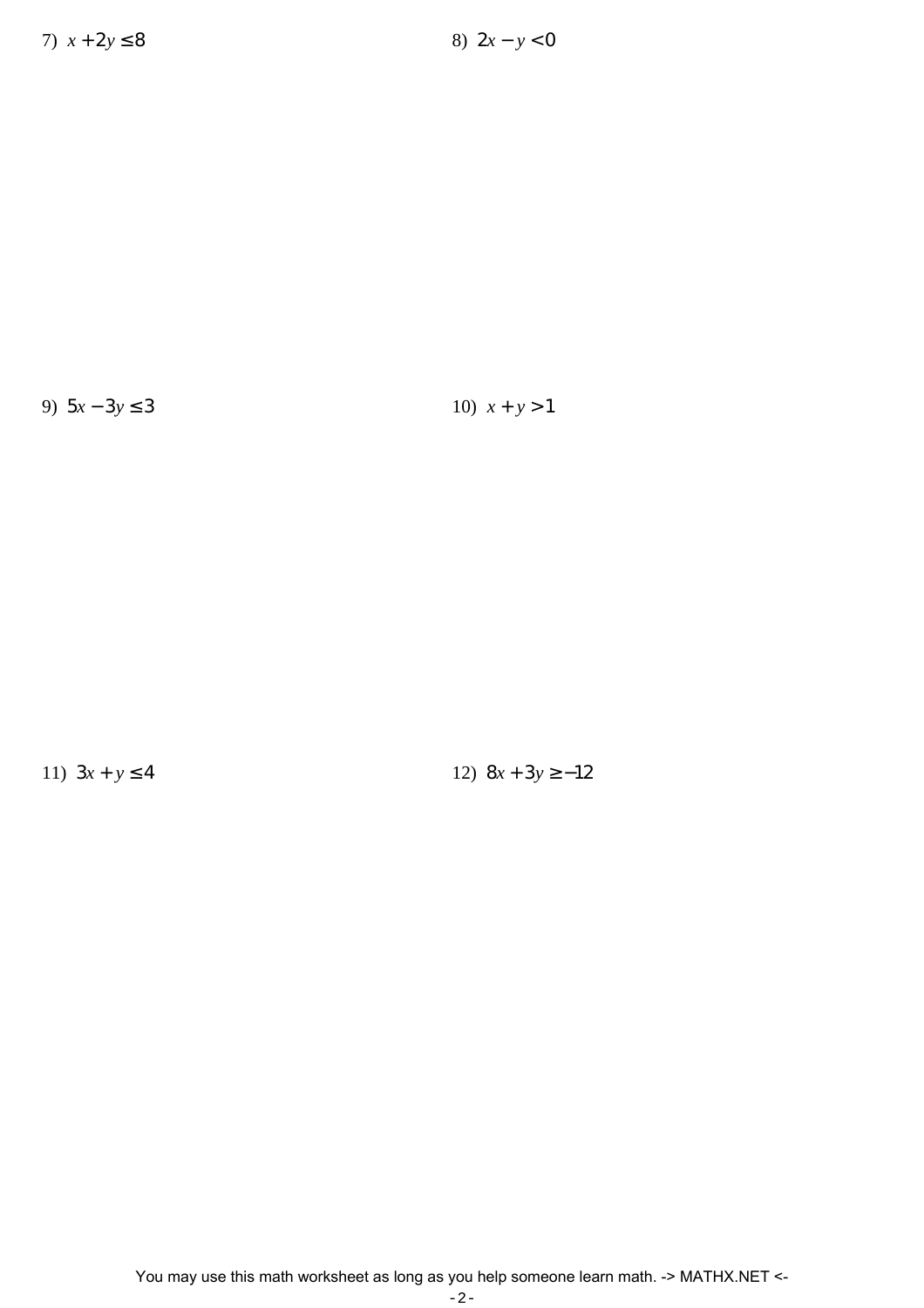15)  $9x - 2y < -10$  16)  $y \ge 5$ 

17)  $y < 3$  18)  $x \ge -2$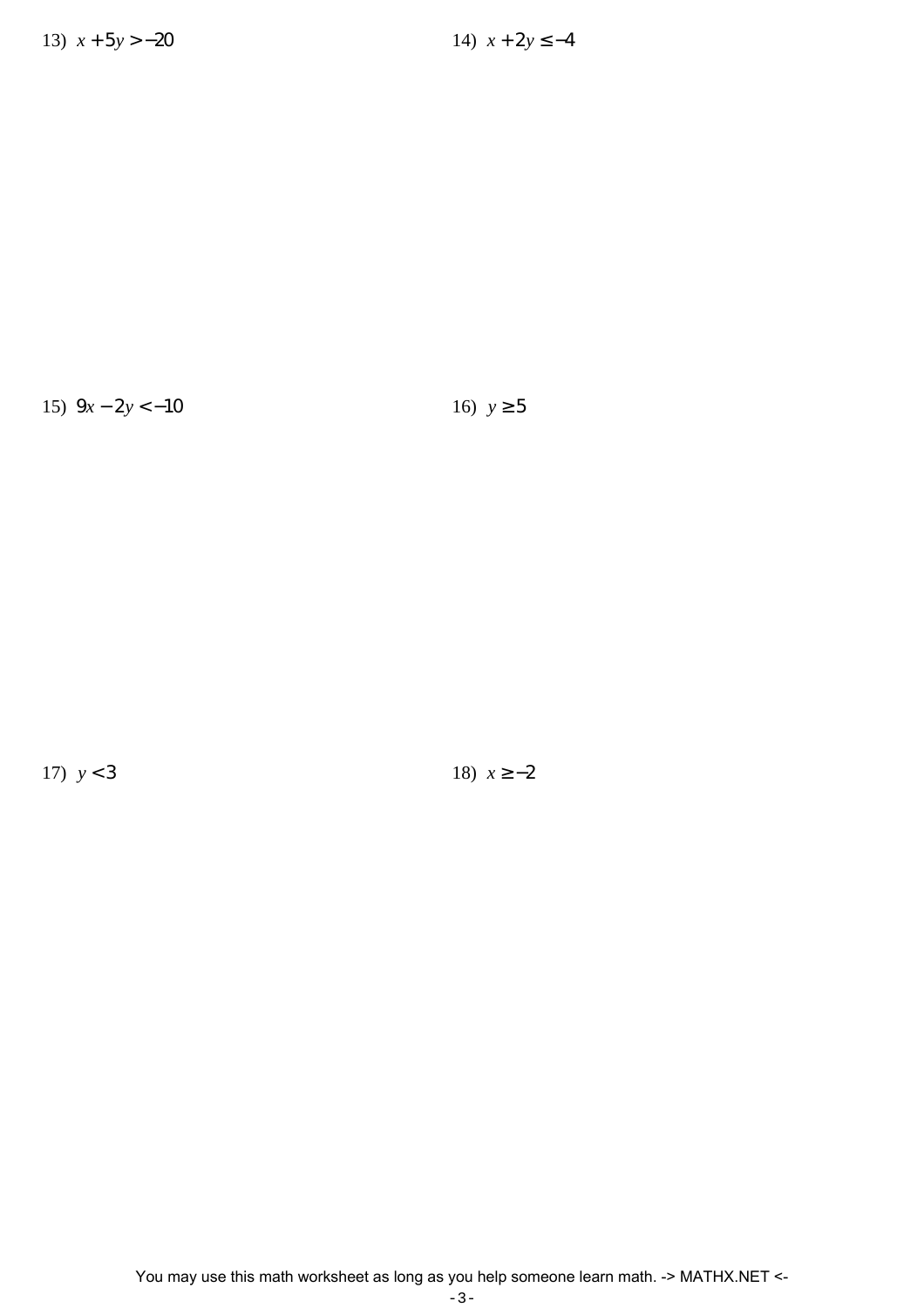21)  $3x - 2y > 10$  22)  $x + y < 2$ 

23)  $3x + 4y \ge -4$  24)  $3x - 4y \le 0$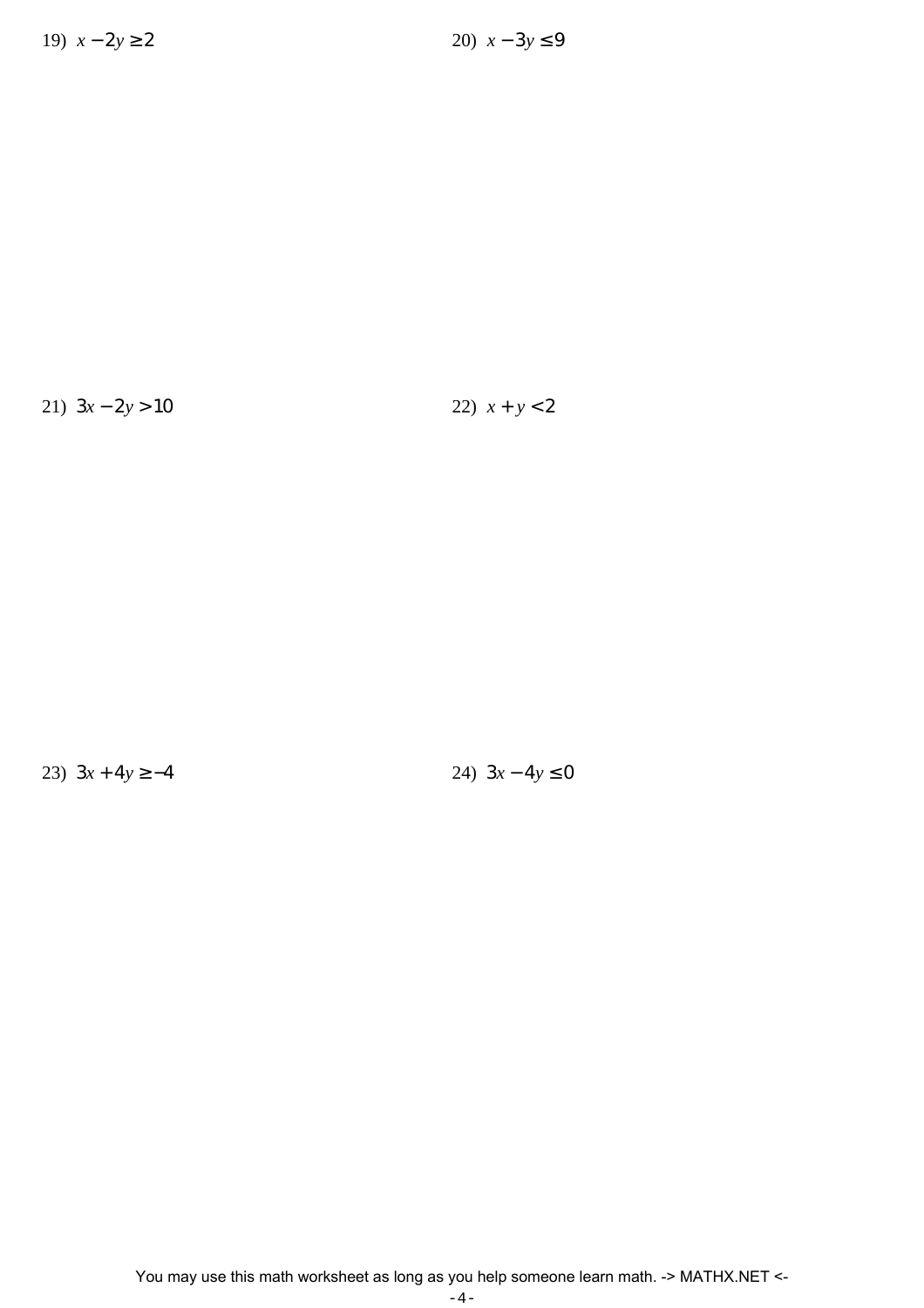27)  $2x - y \ge -1$  28)  $4x + y \le 0$ 

29) 3*x* + 5*y* > −10 30) *x* + 5*y* > 20

You may use this math worksheet as long as you help someone learn math. -> MATHX.NET <-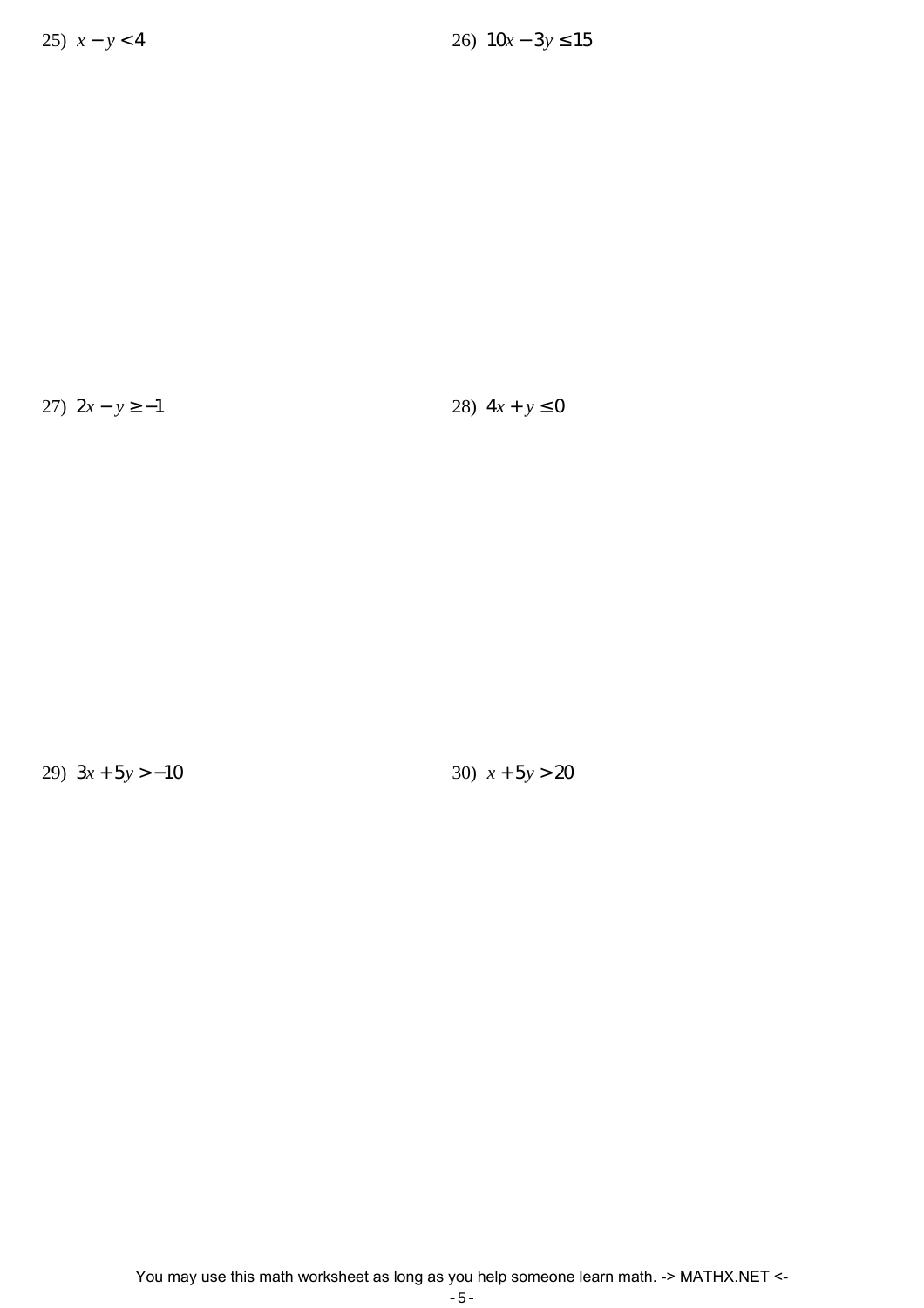











 $\overline{-4}$ 

 $11)$ 

 $14)$ 

 $\overline{2}$  $\overline{a}$ 

b

 $\overline{2}$ 

 $\overline{4}$ 

 $\overline{\mathbf{0}}$ 

2

 $\theta$ 

Á









Ą

You may use this math worksheet as long as you help someone learn math. -> MATHX.NET <-

 $-6-$